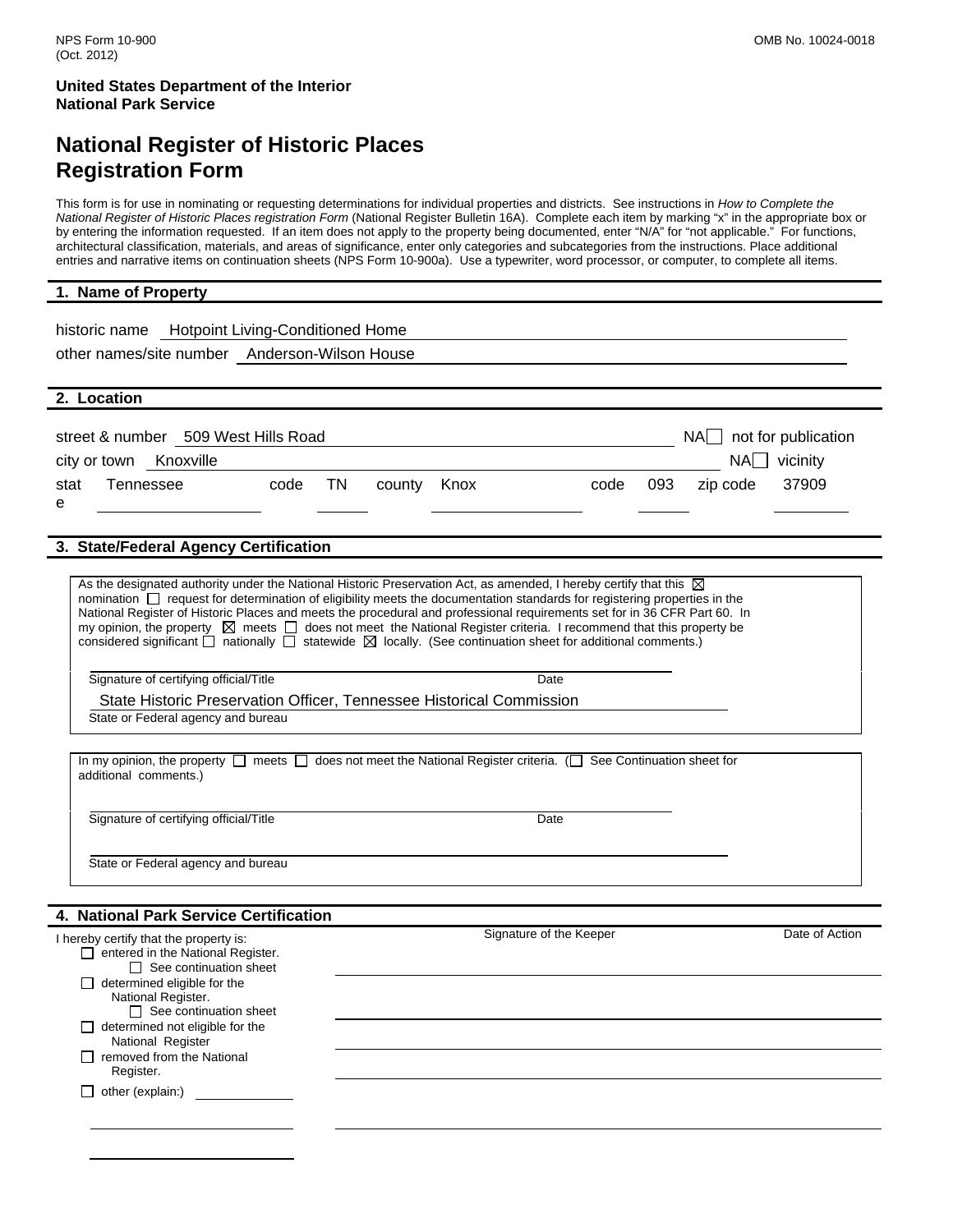| <b>Ownership of Property</b><br>(Check as many boxes as<br>apply)                                                  | <b>Category of Property</b><br>(Check only one box)                | <b>Number of Resources within Property</b><br>(Do not include previously listed resources in count)            |                 |                                             |
|--------------------------------------------------------------------------------------------------------------------|--------------------------------------------------------------------|----------------------------------------------------------------------------------------------------------------|-----------------|---------------------------------------------|
| private<br>⊠<br>public-local<br>public-State<br>public-Federal                                                     | $\boxtimes$ building(s)<br>district<br>site<br>structure<br>object | Contributing<br>$\mathbf 1$                                                                                    | Noncontributing | buildings<br>sites<br>structures<br>objects |
|                                                                                                                    |                                                                    | $\mathbf 1$                                                                                                    | $\Omega$        | Total                                       |
| Name of related multiple property listing<br>(Enter "N/A" if property is not part of a multiple property listing.) |                                                                    | <b>Number of Contributing resources previously listed</b><br>in the National Register                          |                 |                                             |
| Historic & Architectural Resources of Knoxville & Knox County                                                      |                                                                    | $\mathbf 0$                                                                                                    |                 |                                             |
| 6. Function or Use                                                                                                 |                                                                    |                                                                                                                |                 |                                             |
| <b>Historic Functions</b><br>(Enter categories from instructions)<br>DOMESTIC: single dwelling                     |                                                                    | <b>Current Functions</b><br>(Enter categories from instructions)<br>DOMESTIC: single dwelling                  |                 |                                             |
|                                                                                                                    |                                                                    |                                                                                                                |                 |                                             |
|                                                                                                                    |                                                                    |                                                                                                                |                 |                                             |
| 7. Description                                                                                                     |                                                                    |                                                                                                                |                 |                                             |
| <b>Architectural Classification</b><br>(Enter categories from instructions)<br>OTHER: ranch house                  |                                                                    | <b>Materials</b><br>(Enter categories from instructions)<br>foundation CONCRETE<br>walls CONCRETE; WOOD; GLASS |                 |                                             |
|                                                                                                                    |                                                                    |                                                                                                                |                 |                                             |
|                                                                                                                    |                                                                    | ASBESTOS tile<br>roof                                                                                          |                 |                                             |
|                                                                                                                    |                                                                    | WOOD; GLASS<br>other                                                                                           |                 |                                             |

#### **Narrative Description**

(Describe the historic and current condition of the property on one or more continuation sheets.)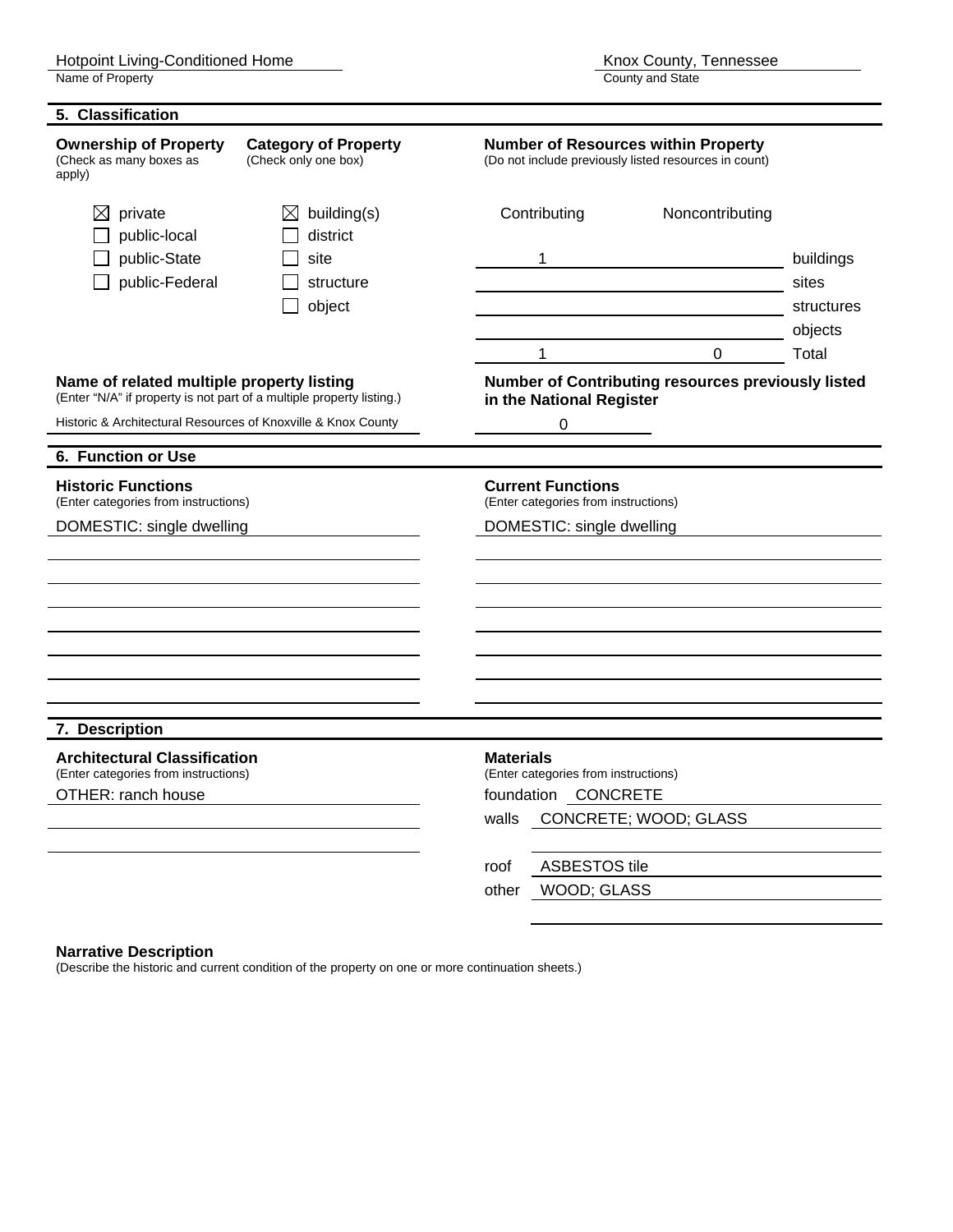| Knox County, Tennessee |  |
|------------------------|--|
| County and State       |  |

| Name of Property                                                                                                                                                                                                                                                                                         | County and State                                                                                              |  |  |  |  |
|----------------------------------------------------------------------------------------------------------------------------------------------------------------------------------------------------------------------------------------------------------------------------------------------------------|---------------------------------------------------------------------------------------------------------------|--|--|--|--|
| 8. Statement of Significance                                                                                                                                                                                                                                                                             |                                                                                                               |  |  |  |  |
| <b>Applicable National Register Criteria</b><br>(Mark "x" in one or more boxes for the criteria qualifying the property<br>for National Register listing.)                                                                                                                                               | <b>Areas of Significance</b><br>(Enter categories from instructions)                                          |  |  |  |  |
| A Property is associated with events that have made<br>a significant contribution to the broad patterns of<br>our history.                                                                                                                                                                               | <b>ARCHITECTURE</b>                                                                                           |  |  |  |  |
| <b>B</b> Property is associated with the lives of persons<br>significant in our past.                                                                                                                                                                                                                    |                                                                                                               |  |  |  |  |
| C Property embodies the distinctive characteristics<br>$\bowtie$<br>of a type, period, or method of construction or<br>represents the work of a master, or possesses<br>high artistic values, or represents a significant and<br>distinguishable entity whose components lack<br>individual distinction. | <b>Period of Significance</b><br>1954-55<br><u> 1989 - Johann John Stein, fransk politik (d. 1989)</u>        |  |  |  |  |
| D Property has yielded, or is likely to yield,<br>information important in prehistory or history.                                                                                                                                                                                                        |                                                                                                               |  |  |  |  |
| <b>Criteria Considerations N/A</b><br>(Mark "x" in all boxes that apply.)                                                                                                                                                                                                                                | <b>Significant Dates</b><br>NA                                                                                |  |  |  |  |
| Property is:<br>A owned by a religious institution or used for<br>religious purposes.                                                                                                                                                                                                                    |                                                                                                               |  |  |  |  |
| <b>B</b> removed from its original location.                                                                                                                                                                                                                                                             | <b>Significant Person</b><br>(complete if Criterion B is marked)<br><b>NA</b>                                 |  |  |  |  |
| C a birthplace or grave                                                                                                                                                                                                                                                                                  |                                                                                                               |  |  |  |  |
| D a cemetery.                                                                                                                                                                                                                                                                                            | <b>Cultural Affiliation</b><br><b>NA</b>                                                                      |  |  |  |  |
| E a reconstructed building, object, or structure.                                                                                                                                                                                                                                                        |                                                                                                               |  |  |  |  |
| —  —<br>F a commemorative property                                                                                                                                                                                                                                                                       |                                                                                                               |  |  |  |  |
| G less than 50 years of age or achieved significance<br>within the past 50 years.                                                                                                                                                                                                                        | <b>Architect/Builder</b><br>McCarty, Bruce (architect) Is he still around?<br>Bartling, Jr., Martin (builder) |  |  |  |  |
| <b>Narrative Statement of Significance</b><br>(Explain the significance of the property on one or more continuation sheets.)                                                                                                                                                                             |                                                                                                               |  |  |  |  |
| 9. Major Bibliographical References                                                                                                                                                                                                                                                                      |                                                                                                               |  |  |  |  |
| <b>Bibliography</b><br>(Cite the books, articles, and other sources used in preparing this form on one or more continuation sheets.)                                                                                                                                                                     |                                                                                                               |  |  |  |  |
| Previous documentation on file (NPS): N/A<br>preliminary determination of individual listing (36                                                                                                                                                                                                         | Primary location of additional data:<br><b>State Historic Preservation Office</b><br>$\bowtie$                |  |  |  |  |

- CFR 67) has been requested  $\Box$  Other State Agency<br>
Directiously listed in the National Register  $\Box$  Federal Agency
- $\Box$  Previously determined eligible by the National  $\Box$  Local Government
	-
	- Register<br>
	lesignated a National Historic Landmark<br>  $\Box$ Other

#### □ recorded by Historic American Buildings Survey Name of repository:

 # □ recorded by Historic American Engineering Record #

 $\Box$  previously listed in the National Register

 $\Box$  designated a National Historic Landmark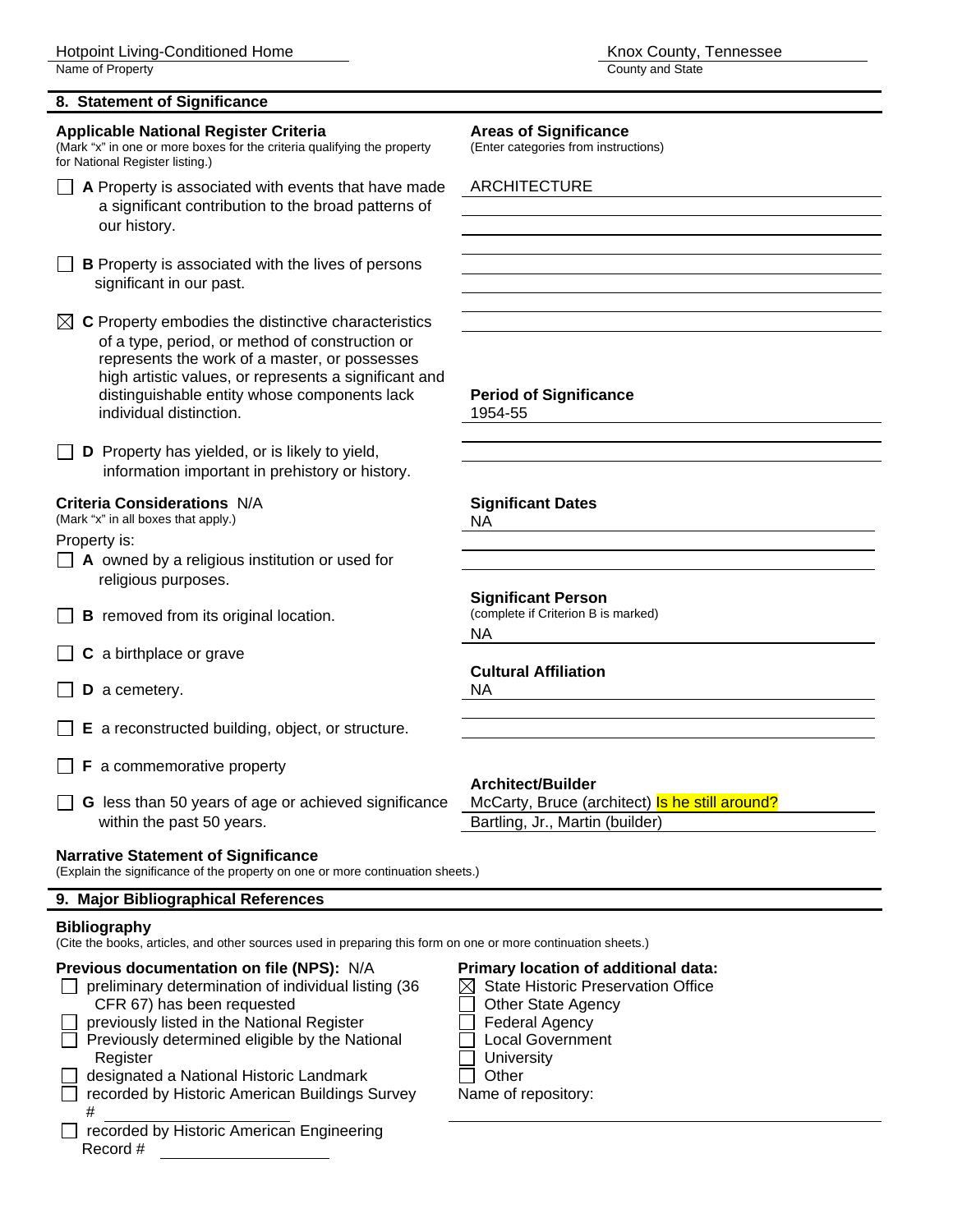Name of Property

**10. Geographical Data** 

| County and State |  |
|------------------|--|
|------------------|--|

| 10. Geographical Data                                                                                    |                                                                 |
|----------------------------------------------------------------------------------------------------------|-----------------------------------------------------------------|
| <b>Acreage of Property</b><br>.5 acres                                                                   | quad                                                            |
| <b>UTM References</b><br>(place additional UTM references on a continuation sheet.)                      |                                                                 |
| Northing<br>Zone<br>Easting<br>2                                                                         | 3<br>Northing<br>Zone<br>Easting<br>4<br>See continuation sheet |
| <b>Verbal Boundary Description</b><br>(Describe the boundaries of the property on a continuation sheet.) |                                                                 |
| <b>Boundary Justification</b><br>(Explain why the boundaries were selected on a continuation sheet.)     |                                                                 |
| 11. Form Prepared By                                                                                     |                                                                 |
| Annette Anderson and Claudette Stager<br>name/title                                                      |                                                                 |
| NA/Tennessee Historical Commission<br>organization                                                       | date<br>January 2009                                            |
| 509 West Hills Road/2941 Lebanon Road<br>street & number                                                 | 865/588-9070/615/532-1550<br>telephone                          |
| Knoxville/Nashville<br>city or town                                                                      | 37909/37204<br><b>TN</b><br>state<br>zip code                   |
| <b>Additional Documentation</b>                                                                          |                                                                 |

submit the following items with the completed form:

#### **Continuation Sheets**

#### **Maps**

A **USGS map** (7.5 0r 15 minute series) indicating the property's location

A **Sketch map** for historic districts and properties having large acreage or numerous resources.

#### **Photographs**

Representative **black and white photographs** of the property.

#### **Additional items**

(Check with the SHPO) or FPO for any additional items

#### **Property Owner**

(Complete this item at the request of SHPO or FPO.)

#### name Annette Anderson and Robert Wilson

| street & number        | 509 West Hills Road |       |    | telephone      | 865/588-9070 |
|------------------------|---------------------|-------|----|----------------|--------------|
| city or town Knoxville |                     | state | ΤN | zip code 37909 |              |

**Paperwork Reduction Act Statement:** This information is being collected for applications to the National Register of Historic Places to nominate properties for listing or determine eligibility for listing, to list properties, and to amend existing listing. Response to this request is required to obtain a benefit in accordance with the National Historic Preservation Act, as amended (16 U.S.C. 470 *et seq.*)

**Estimated Burden Statement:** Public reporting burden for this form is estimated to average 18.1 hours per response including time for reviewing instructions, gathering and maintaining data, and completing and reviewing the form. Direct comments regarding this burden estimate or any aspect of this form to the Chief, Administrative Services Division, National Park Service, P. O. Box 37127, Washington, DC 20013-7127; and the Office of Management and Budget, Paperwork Reductions Projects (1024-0018), Washington, DC 20303.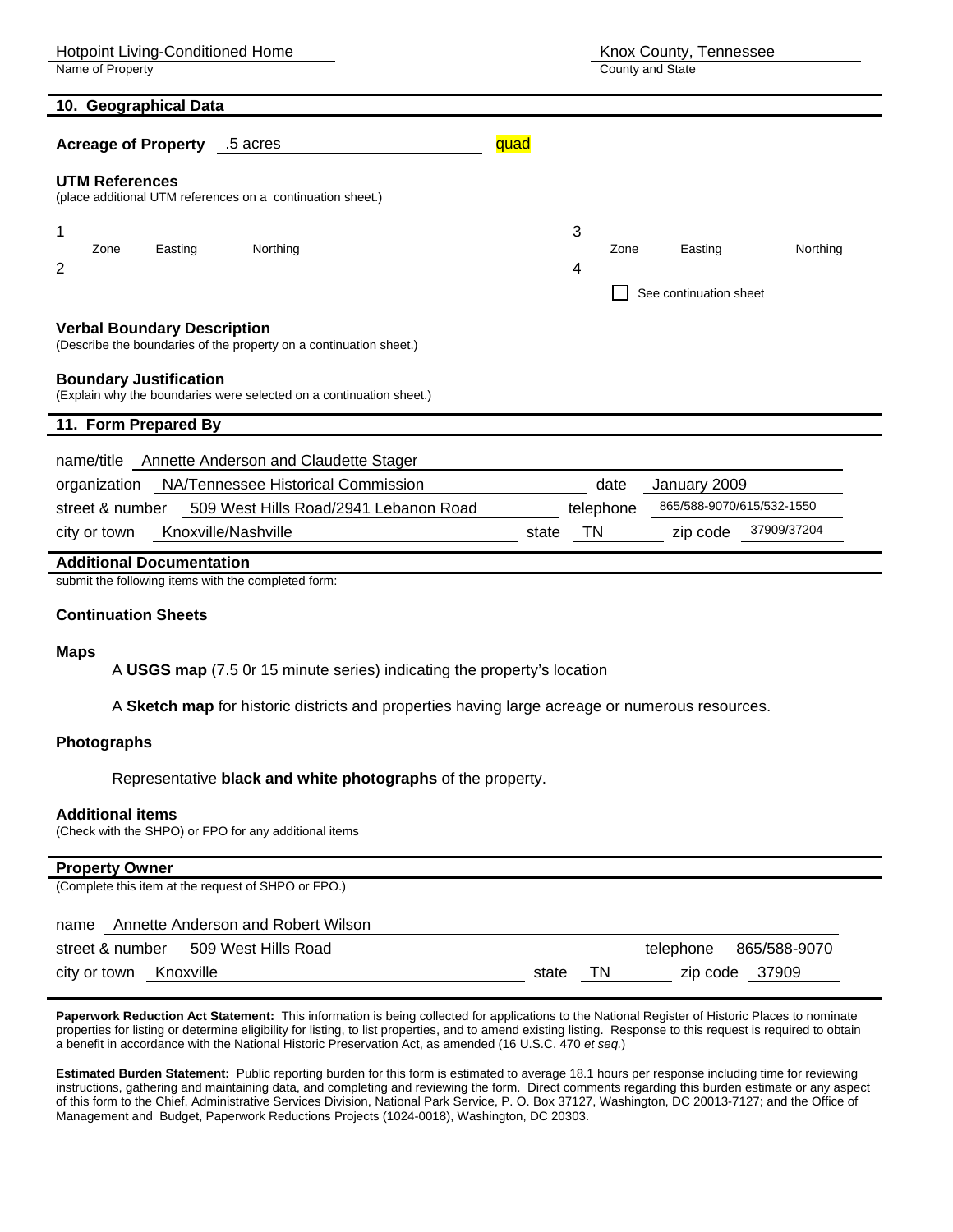## **National Register of Historic Places Continuation Sheet**

Section number 7 Page 1

Hotpoint Living-Conditioned Home Knox County, Tennessee

#### **Description**

 $\overline{\phantom{a}}$ 

The Hotpoint House was built in 1954 as a demonstration model for small starter homes. It is a one story residence with a sloping cantilevered low pitch gable truss roof supported by a masonry core that runs the length of the building. Wide overhanging eaves contain historic lights that illuminate both the inside and outside of the house. Exterior curtain walls consist of alternating panels of glass and wood. A band of clerestory windows that surrounds the house gives the roof the appearance of floating above the exterior walls. The original carport was altered circa 1965 and in 1980 that alteration was modified to restore the front entry and roof overhang. The house retains its architectural integrity.

The 1,500 square foot house was one of the first in the West Hills neighborhood, a middle-class, mostly ranch and split-level subdivision which was the first major postwar, modern era subdivision in the region. The terraces outside the living room and dining/family room are visually connected to the interior by ceiling to floor windows. The connection is furthered by doors leading onto the terraces, where a sense of enclosure is created by exterior walls which are a continuation of the walls of house. A striking historic stone retaining wall separates the lower yard of terraces and gardens from a naturally wooded area sloping up and separating the house from an adjoining property. The side and back yard are visually enclosed at the property boundaries by dense planting so that the yard offers great privacy for both indoor and outdoor living spaces. What remains of the planned landscaping design?

The east façade of the residence reveals a low pitch gable front roof. The gable field contains horizontal wood louvers. Is this solid or is it like shutters/louvers? A narrow band of fixed (clerestory) windows is visible below the gable field. The concrete block core is situated below the gable and is flanked by glass block walls, slightly set back, on the north and a large jalousie (does the window open?) window with an adjacent narrow sidelight. The material is stack bond block or Shalite block made by the Southern Cast Stone Company.<sup>1</sup> The hollow blocks were filled with an aggregate, providing sound-proofing. A wall of vertical board wood extends from the door on the south. Part of the wall is the façade of the house and part is a fence for the yard. There is a single leaf door into the back yard in the fence. The glass block is a 1980 remodeling of an earlier enclosure of what was the carport. This area contains a second single leaf door, now used as the primary entry to the house, and the narrow (clerestory) windows are replicated. The current configuration of the space gives a sense of what the original design was.

The fence looks a little different in the photos, especially around the door to the backyard. Has something been replaced. It is difficult to tell in the photos. It also does not look like it encloses the entire yard.

<sup>1</sup> Sarah Booth Conroy, "Pilot Model of Living-Conditioned Home, Under \$20,000, To Be Built in Knoxville" (undated) and "Modern Designs Mark West Home on Exhibit This Week" (Sunday, May 22, 1955), *Knoxville News-Sentinel*. From owners collection.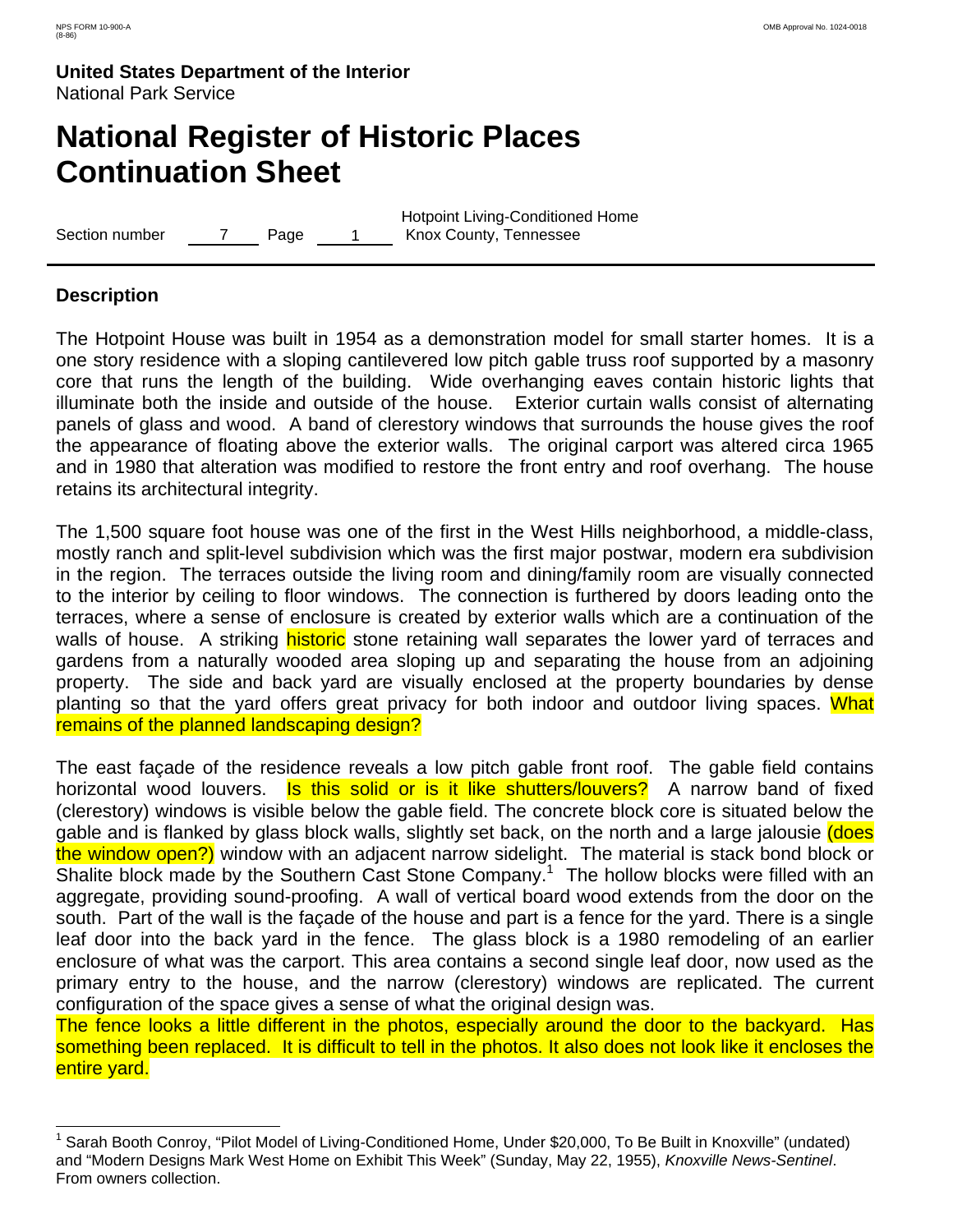# **National Register of Historic Places Continuation Sheet**

Section number 7 Page 2 Hotpoint Living-Conditioned Home Knox County, Tennessee

The south elevation continues the juxtaposition of vertical board wood and large expanses of glass. The southeast corner contains sliding glass doors/or fixed windows(not sure from photos and reading news articles) and a single leaf glass (guessing, cannot see) door. There are two large (in the photos it looks like these are double hung but there also appears to be a jalousie window??) windows with narrow sidelights. The patio built here was "paved for dancing" and there was s pre-cast concrete table built in.<sup>2</sup> table gone? It looks different than the one in the articles.

The west elevation is similar to the east façade. The gable field contains horizontal wood louvers and the concrete block core bisects the elevation. The southwest portion of this elevation has vertical board wood siding, a large (jalousie? Double hung?) window and a single leaf glass and wood door. These are flanked by narrow sidelights. The northwest portion is composed of two floor-to-ceiling sliding glass doors/or fixed windows (not sure from photos and reading news articles) and a single leaf door with jalousie windows. Extending north from the elevation is a vertical board wood wall that forms part of the elevation and encloses part of the yard. (This wall is original, correct?) This portion of the elevation is inset further back from the concrete core and has a patio space that is under the house roof. The patio is original, although the small pool(s) just outside of it are not? (News article says there was a looking/wading pool crossed by a bridge) One article has the patio as terrazzo and one just has concrete. What is it today? The north wall of the concrete core has two jalousie windows.

The north elevation is composed of vertical board wood wall and a single door/window (cannot see, not sure). The east portion of the elevation is the area that was historically the carport. Around 1980 (or 60s?) the carport was enclosed with vertical board siding similar to/replicating the historic siding. One jalousie window is visible on the concrete core. Three other jalousie windows are now part of the interior of the house.

The interior of the house is divided into three sections: the masonry core contains the kitchen, utility room and two bathrooms; the foyer and living room, along with a "plant room" which was originally part of a carport, are on one side of the core; and three bedrooms and a dining/family room are on the other. (Is what is labeled as storage originally part of the house or part of the garage? News articles stated there was a storage space but it looks like this area was doubled in size from the 1955 plans.) The interior walls of all rooms except the tiled bathrooms consist of smoothly finished, white concrete blocks of the masonry core and/or Philippine mahogany paneling. One wall of each room is fitted for a flexible storage system supported by vertical struts installed between wall panels which hold wood shelving or counter tops or wire shelves and several kinds of hangers. Still here? I assume this is the closest system mentioned in some articles. The lighting system by lighting engineer Richard Kelly is unusual in that it provides by light to both the inside and outside. Fixtures are set in the wide overhang around the house to illuminate both the house and terraces at night and mask the interiors, a technique used commonly

 2 Sarah Booth Conroy, "Modern Designs Mark West Home on Exhibit This Week." *Knoxville News-Sentinel*, May 22, 1955. From the owners collection.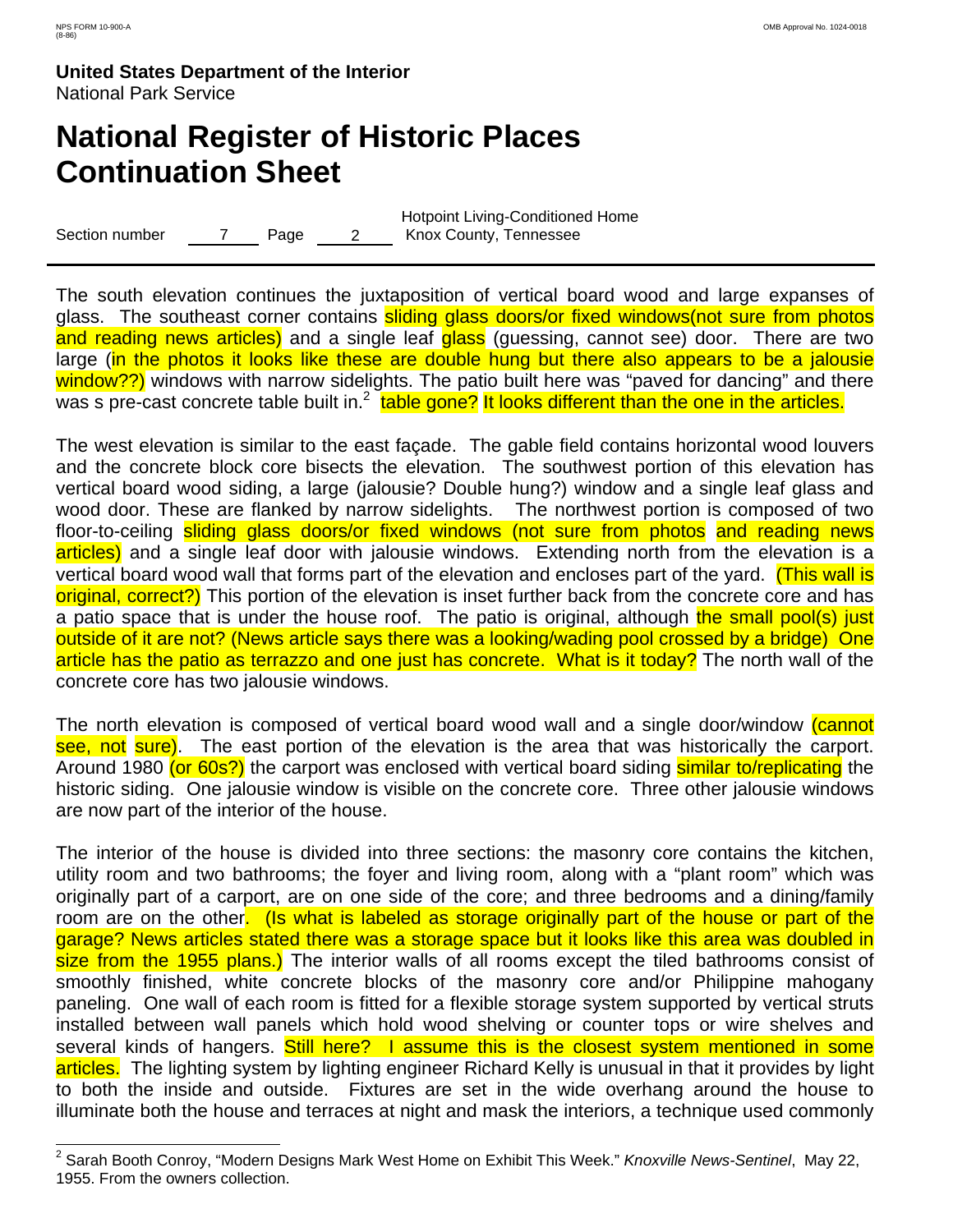## **National Register of Historic Places Continuation Sheet**

Section number  $\overline{7}$  Page 3

Hotpoint Living-Conditioned Home Knox County, Tennessee

in theaters, but unusual in homes. What is the floor and ceiling material? (In one of the articles it says that the ceiling will be wall board/plaster board and the floors terrazzo.)

The original façade door still exists but it is now enclosed in the plant room. The single leaf solid wood door leads to the foyer, an area that splits the central concrete core. The foyer ceiling is the original dropped ceiling of translucent panels. Concrete and wood siding and seen here. The living room fireplace is set in the concrete core and it has a hearth at floor level of  $\overline{\text{(what material?)}}$ What is the material above/ at the ceiling on the concrete core? The living room has a wall of windows and a wall of paneling, in addition to the concrete, and it looks out on the patio. The east wall contains "adjustable shelves supported by brackets held in exposed vertical double-faced framing channels." The system was designed by L.A. Darling Company.<sup>3</sup>

The dining room/family room is separated from the kitchen by the concrete wall of the core. There is an opening but no door and a "pass through" area. Cabinets enclosed with wood are on the bottom and opening shelving is at the top. (I am guessing on some of this. Is this an original feature? From news articles- it looks like the cabinet area once had doors.) Original kitchen cabinets? Looks like cabinets are in similar configuration but maybe new materials, at least the countertops. Doors to the bedrooms are solid wood (?), as are closet doors in the bedrooms.

What about the bathrooms and utility space? I am assuming that the original Hotpoint appliances, heat and air systems are gone.

Sounds like the closet panels and shoe racks were unique. Are these gone?

Folding doors were between the kitchen, laundry, and family room. Still here?

 3 "A house with a perfect sense of shelter" in *Living for Young Homemakers*, December 1955. In owner's possession. Today the L.A. Darling Company is part of The Marmon Group and it manufactures wood and metal display systems for commercial use.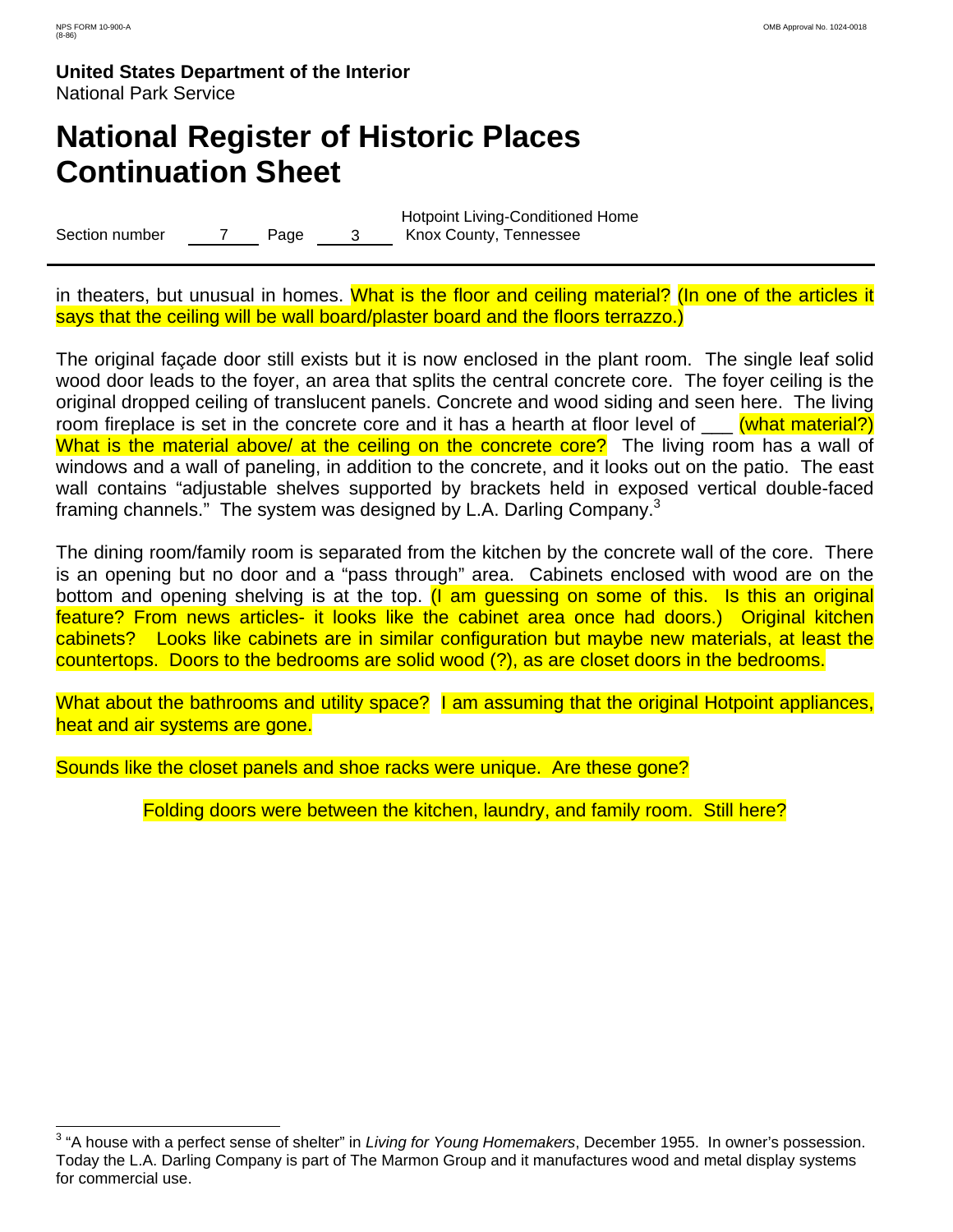# **National Register of Historic Places Continuation Sheet**

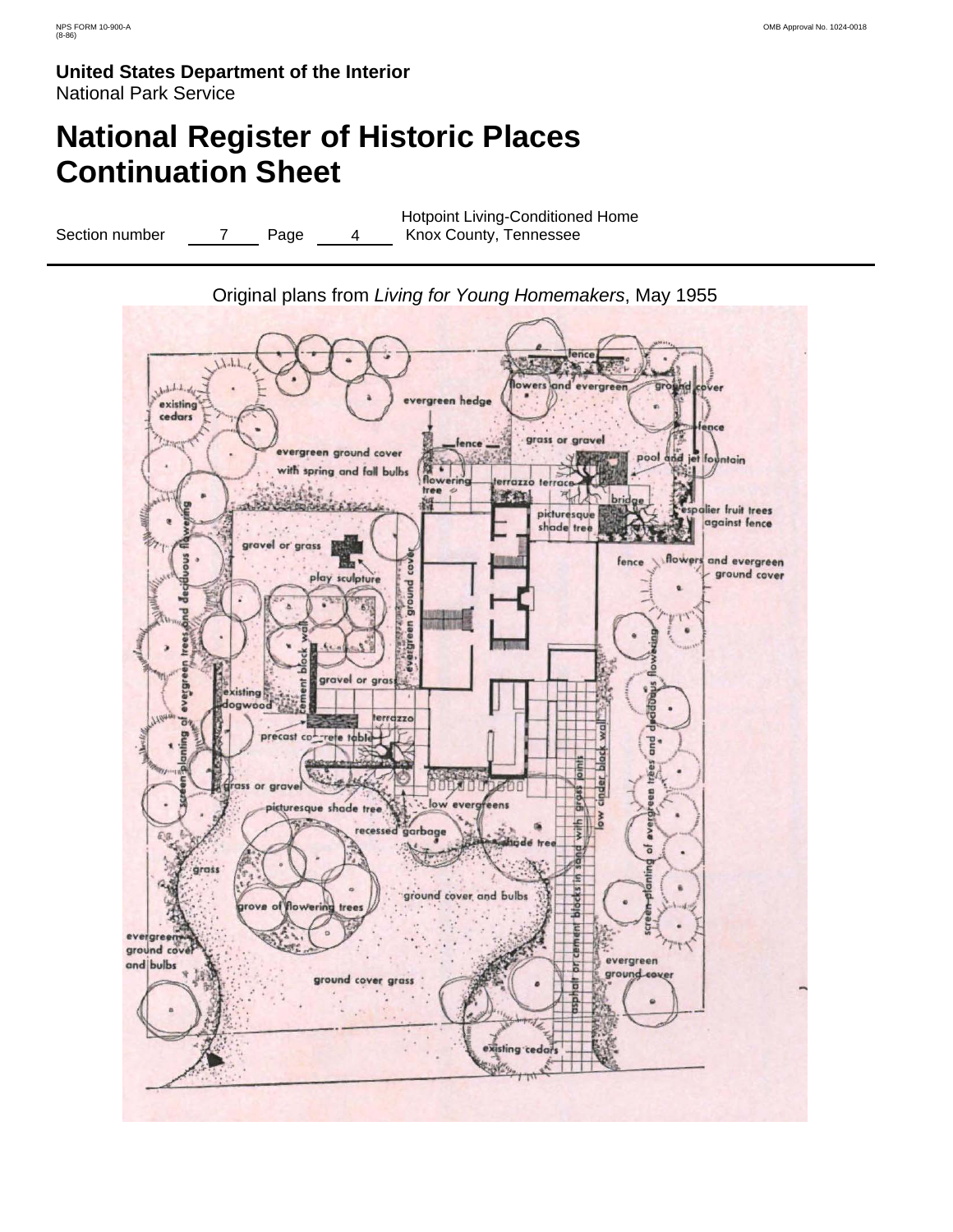### **National Register of Historic Places Continuation Sheet**

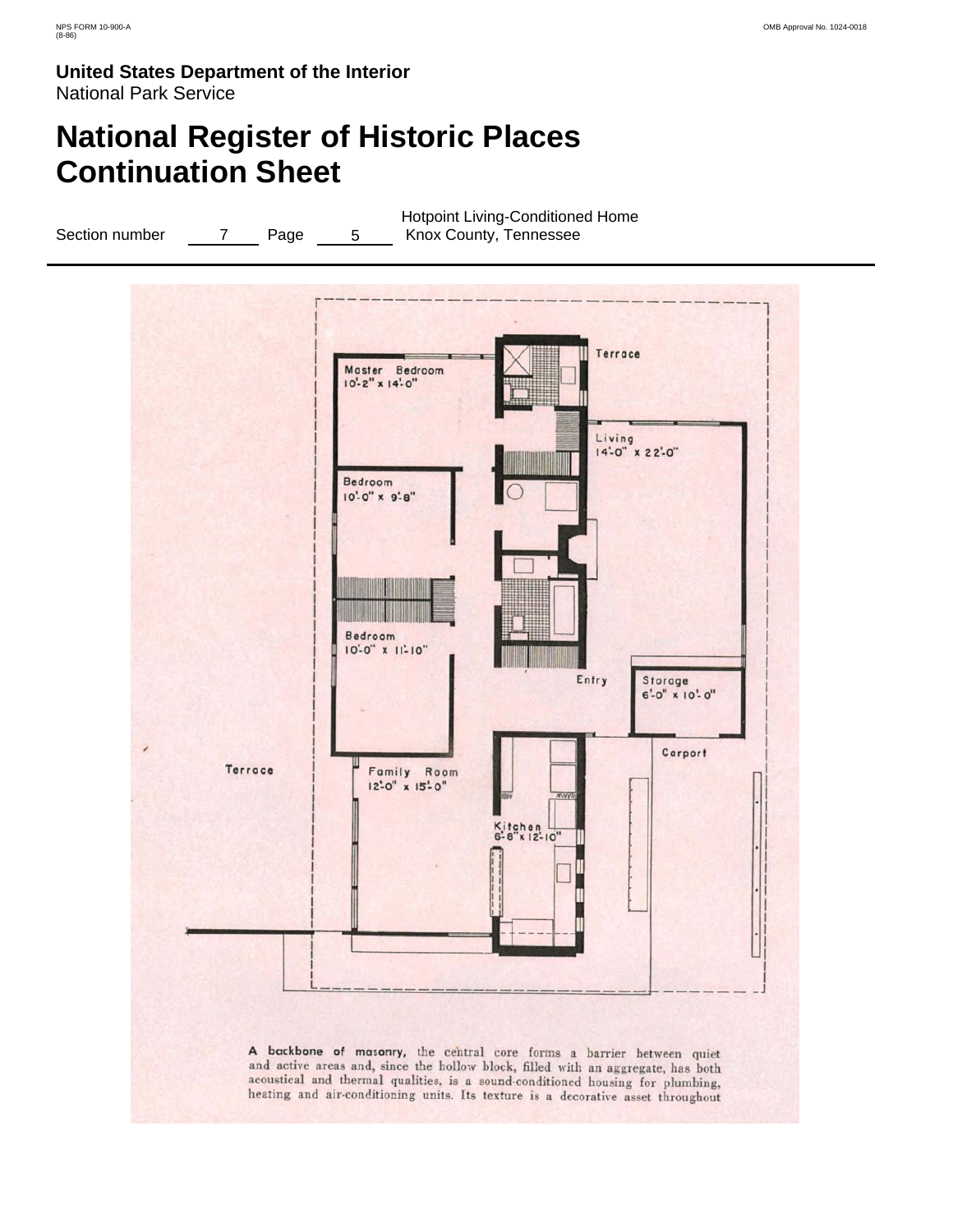## **National Register of Historic Places Continuation Sheet**



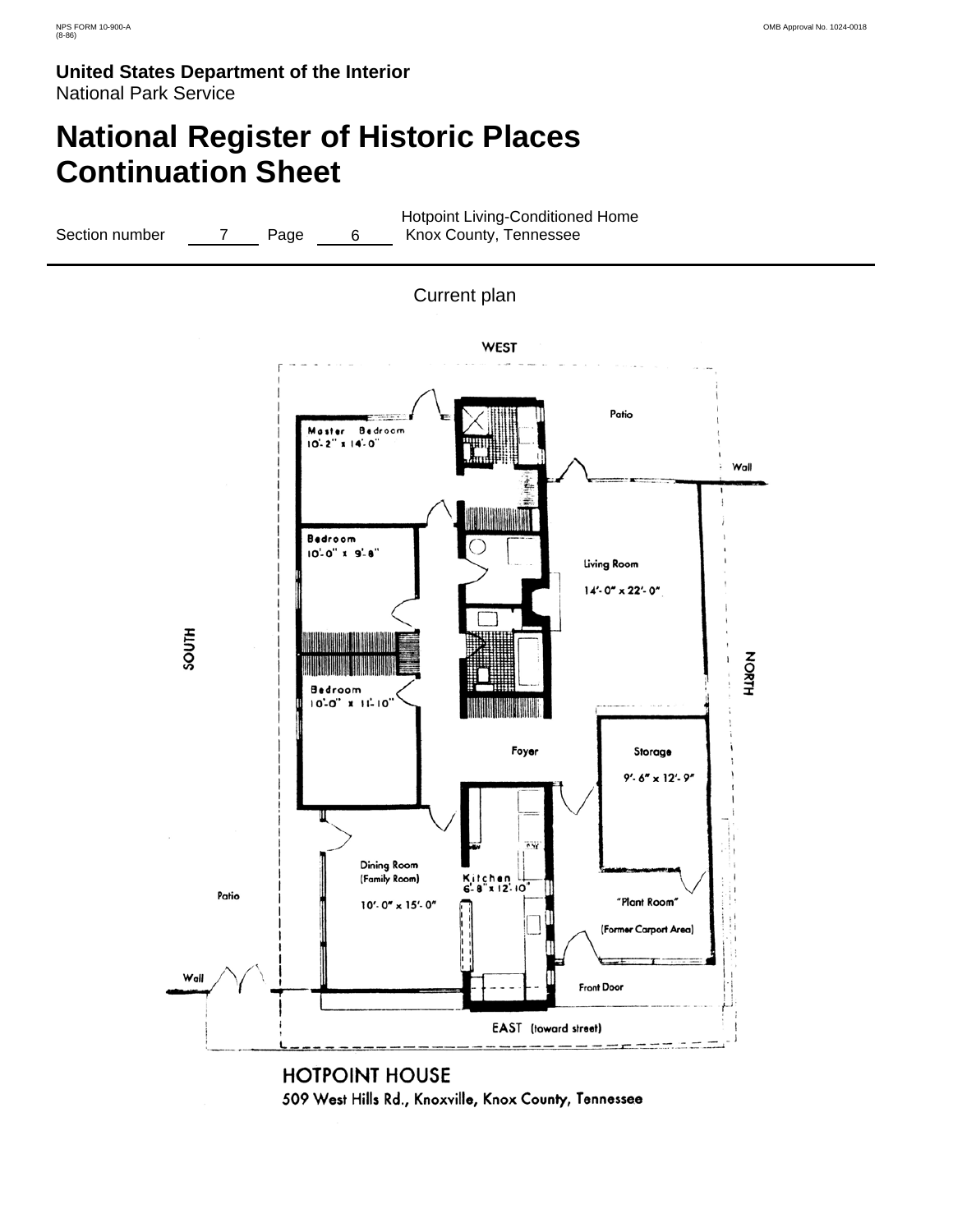# **National Register of Historic Places Continuation Sheet**

Section number 8 Page 7

Hotpoint Living-Conditioned Home Knox County, Tennessee

### **Statement of Significance**

Knoxville's Hotpoint Living-Conditioned Home, built in 1954 in the West Hills subdivision, is eligible for listing in the National Register under criterion C as an excellent example of post WWII modern suburban residential design. One of four demonstration houses in the country built through a program sponsored by Hotpoint and the magazine *Living for Young Homemakers*, it was designed by Knoxville architect Bruce McCarty of Painter, Weeks and McCarty as a moderately priced allelectric house that could be easily replicated elsewhere in the South. Knoxvillian Martin J. Bartling, Jr. was the builder. Called the "Hotpoint Living-Conditioned House" the magazine was responsible for the interior decorations and for making the plans available to others. The one-story ranch house has a concrete core supporting a cantilevered truss roof and curtain walls of glass and wood paneling. The core contains the bathrooms and kitchen and divides the interior spaces into public and private areas. There have been some changes to the house, but it retains its character defining floor plan, most interior and exterior materials, and some of the original setting.

### The Hotpoint House

Hotpoint Electrical Appliances, a division of General Electric (since 1910), was the main sponsor of a promotion to build modern houses for the expanding post WWII suburbs. All appliances would be Hotpoint or General Electric brands. The magazine *Living for Young Homemakers* was responsible for interior decoration. Four architects from around the country were chosen to design the model or pilot houses. In addition to Knoxville's Bruce McCarty, Don Emmons in San Francisco, Normal Nagel in Minneapolis, and Stanley Reese in New York were chosen to design houses. According to a promotional article in the Knoxville newspaper

Living-conditioned means a house planned to be lived in …Living-conditioned means a house where the climate is governed by wise heat and good cooling; where the lighting is planned to change to fit the moods of the occupants; where the traffic pattern is planned and people move around easily without tumbling over each other. $4$ 

Edith Brazwell Evans, editor of *Living for Young Homemakers*, spoke to the Knoxville Home Builders Association in Knoxville and noted that the magazine and Hotpoint ads would bring national exposure to the model house. The house was expected to sell for around \$20,000 or \$25,000.<sup>5</sup> Evans, McCarty, and Bartling chose the site in suburban West Hills, a newly developing area of Knoxville. In the immediate post WWII years much of Knoxville's new housing was scattered in existing automobile era subdivisions. Earlier streetcar suburbs had few if any vacant spaces for development. As the early automobile suburbs' vacant spaces were filled in,

 $\overline{\phantom{a}}$ 4 Sarah Booth Conroy, " Living-Conditioned Home," 1955, from owner's collection. Knoxville paper?

<sup>5</sup> Sarah Booth Conroy, "Pilot Model of Living-Conditioned Home, Under \$20,000, To Be Built in Knoxville," *Knoxville News-Sentinel*, undated clipping from owner's collection.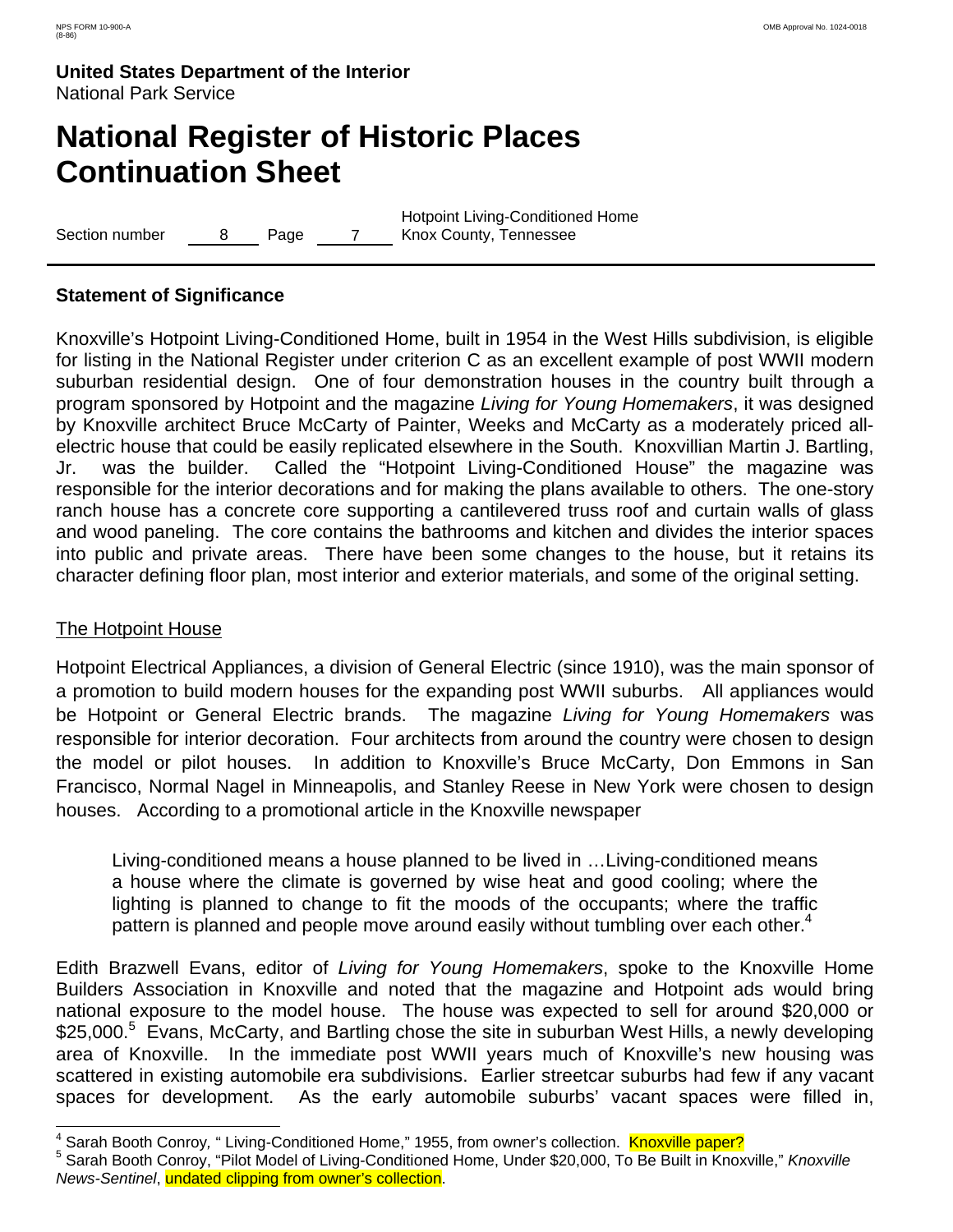## **National Register of Historic Places Continuation Sheet**

Section number 8 Page 8 Hotpoint Living-Conditioned Home Knox County, Tennessee

developers began to subdivide tracts of land on the city's fringes. West Hills, Martha Washington Heights, and West View are some of the post-war suburban developments in Knoxville and Knox County.<sup>6</sup>

A principal feature of the Hotpoint Living-Conditioned Home was that it was to be built for contemporary living, with modern amenities like Ceil Heat and General Electric air conditioning. Most plumbing and electrical elements were placed in the concrete core. *Living for Young Homemakers* would showcase all four pilot houses and make plans available throughout the country. Knoxville's model was scheduled to open to the public in May 1955.

In addition to building the model home and opening it for public tours, Hotpoint sponsored a contest where four winners would each win one of the houses and have it built in their hometown. Contestants had to state in twenty-five words or less why they would like a Hotpoint appliance. Contestants also had a chance to win one of fifty second prizes or 5,000 third place prizes – all given by Hotpoint. *Living for Young Homemakers* May 1955 issue carried sketches of all the model houses. Knoxville's house opened on schedule and the first open house was May 22, 1955. The Knoxville newspaper noted that builder Martin L. Bartling planned to live in the house after the contest and open house period was over. $<sup>7</sup>$ </sup>

Everything in the house was planned and designed to work together, even the color schemes. *Living for Young Homemakers*' decorating director Paul Krauss put the interior furnishings together. An adjustable closet system designed by L.A. Darling, with moveable shelves, was used throughout the house. Two terraces, shielded from the street by wood fencing, were accessible from the living room and the dining/family room. The terrace off the dining/family room was for informal entertaining and a space for children. The terrace outside of the living room was for more formal entertaining. Even outside furnishings, such as a built-in picnic table and a small pond, were included in the plans. In addition to kitchen and bathroom appliances, items like a lawnmower and tools were part of the model house. (See figure…)

The house was said to be designed "from the inside out" since the concrete block core held the kitchen and bathrooms and supported the cantilevered truss. McCarty said that the house was also designed to be a part of its site and that outside living spaces received as much attention as the inside. $8<sup>8</sup>$ 

Hotpoint, McCarty, Bartling, and the magazine were the main participants in the design and development of the model house but many others helped. Robert L. Zion was the landscape

 $8$  Ibid.

<sup>&</sup>lt;u>.</u><br><sup>6</sup> Ann K. Bennett, "Post 1940 Suburban Growth and Development in Knoxville" in "Historic and Architectural Resources of Knoxville and Knox County" (2000). None of these areas have been assessed for National Register eligibility.<br><sup>7</sup> Sareb B

Sarah Booth Conroy, "Modern Designs Mark West Hills Home on Exhibit This Week," *Knoxville News Sentinel*, May 22, 1955, from owner's collection.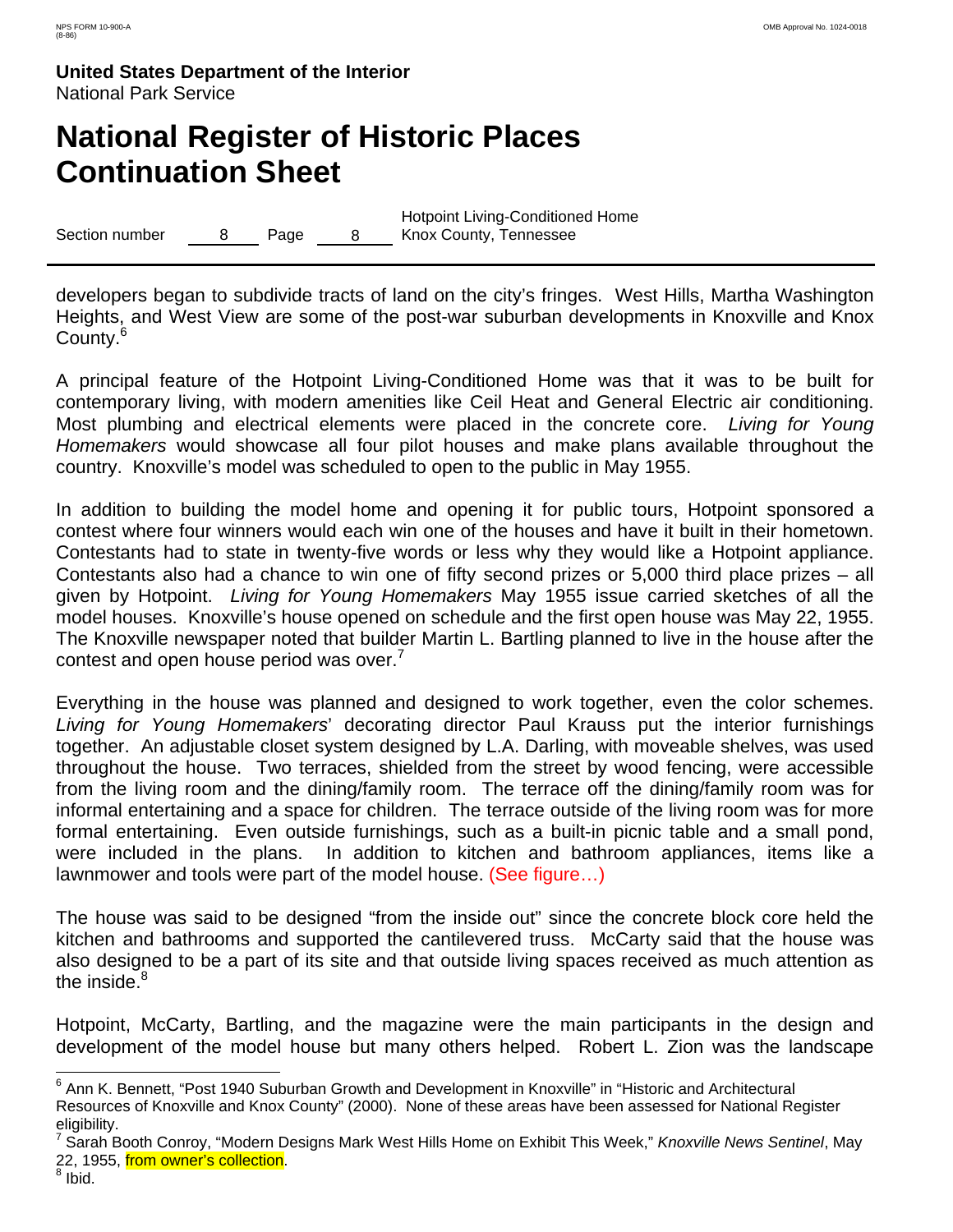### **National Register of Historic Places Continuation Sheet**

Section number 8 Page 9 Hotpoint Living-Conditioned Home Knox County, Tennessee

architect, Richard Kelly was the lighting engineer, Fred N. Severud was the structural engineer, and Guy B. Panero was a consulting engineer. Furniture, fabrics, kitchen and dining equipment, outdoor furnishings, interior house materials, even telephones were provided by numerous companies. *Living for Young Homemakers* decorating director Paul Krauss did the interior decorating. (See figure x) The 36' x 56' house was designed for a lot of around 125' x 75.' Landscaping included with the model house was allotted \$2,500. The result of all these companies and individuals working together resulted in what the magazine called a house where "…all the reassuring aspects of living-conditioning appear in the tempering of light, space, heating and cooling, safety, sound and color" and "Movement and vision flow effortlessly from interior to exterior with glass walls and doors to dispel all sense of barrier."<sup>9</sup>

The house plans were offered for sale through *Living for Young Homemakers* for \$10.00. Designed to be built in the South, the house designed by McCarty was built as a model in fortythree states according to the magazine. In Oklahoma City, Oklahoma they reported that 25,000 visited the model house and in Charleston, South Carolina about 11,000 people toured the house.<sup>10</sup>

Do you know if Bartling actually lived in the house or what happened to it after all the public viewing?

### Martin J. Bartling, Jr. and Bruce McCarty

When you contacted Bruce McCarty did he give you any information on how/why he was chosen to build the house? Was there a contest for that or did GE/Hotpoint just chose him and Knoxville? Is the elder McCarty still practicing? (An article in 2008 said he was.)

This was not the first project Bartling and McCarty had collaborated on. They worked on a concrete-bent house in Knoxville's West Hills in 1954.<sup>11</sup> Both the architect and builder became well-known in their fields. Bartling and McCarty participated separately in other model projects and worked to build modern middle class houses for the expanding suburbs.

Bartling received attention in national magazines, although not always for his building company. A1956 issue of *Life* magazine called him a nationally known builder, but the focus of the article was on how the 6'6" Bartling dealt with being so tall.<sup>12</sup> Bartling built at least one other model home, this one sponsored by the National Association of Home Builders, around 1958. *Time* magazine reported on the \$13,500 house after which Bartling received letters and visits from forty-nine

 9 "A house with a perfect sense of shelter" in *Living for Young Homemakers*, p. 80, December 1955. Article from <mark>owner's collection.</mark><br><sup>10</sup> Ibid., p. 106

<sup>&</sup>lt;sup>11</sup> The existence/condition of this house is not known???

<sup>&</sup>lt;sup>12</sup> "The Happy Plight of Unusual Height," photographed for Life (October 8, 1956; Vol. 41, No. 15) by Alfred Eisenstaedt. http://google.com/books , accessed October 29, 2009.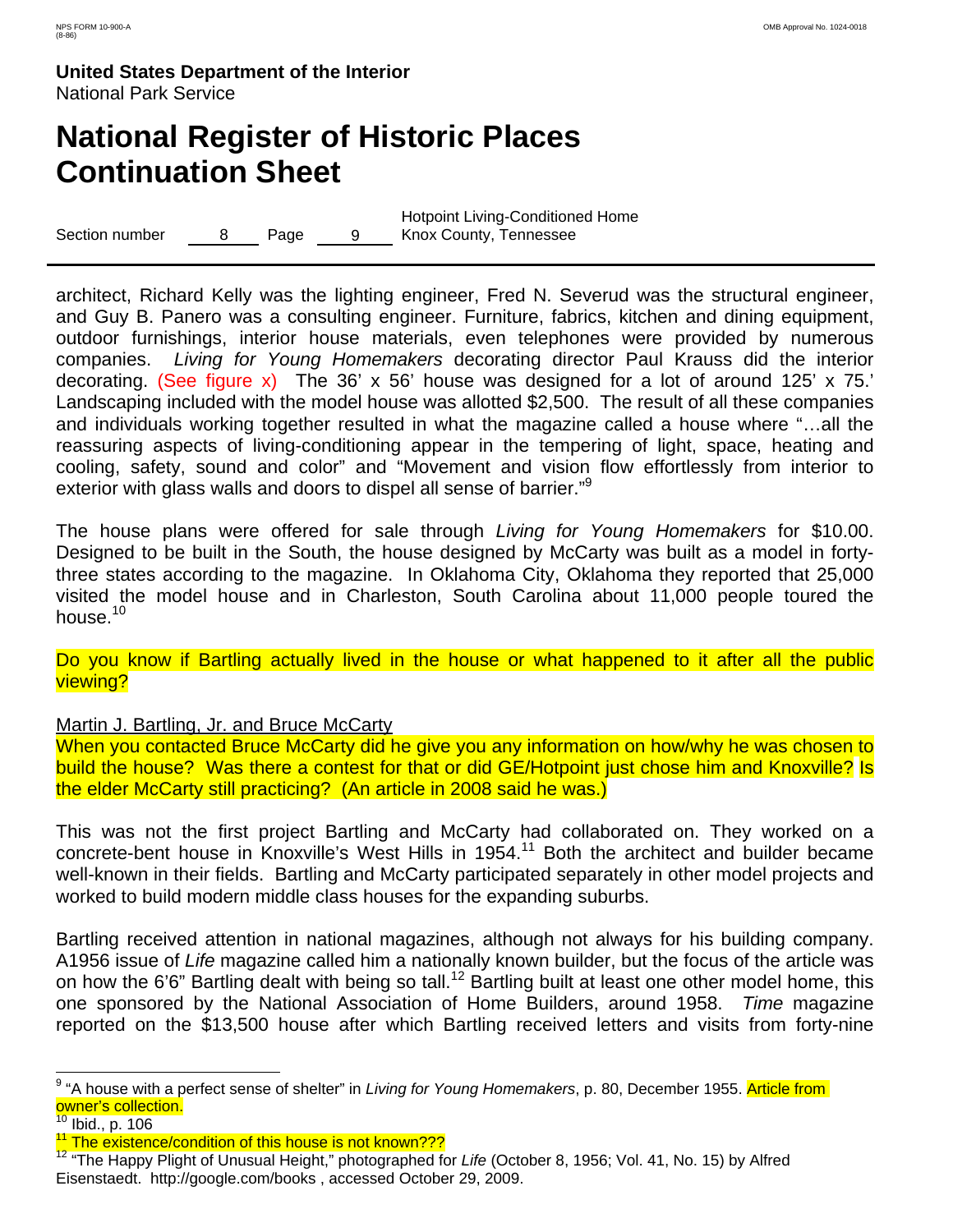## **National Register of Historic Places Continuation Sheet**

Section number 8 Page 10 Hotpoint Living-Conditioned Home Knox County, Tennessee

states, the Virgin Islands, Puerto Rico, and other places around the world.<sup>13</sup> *Popular Mechanics* also reported on his various projects.

Born in 1917, Knoxville native Bartling was a lieutenant during WWII, stationed in the GHQ in Tokyo. During the 1950s he was the president of the National Association of Home Builders and a trustee of the organization's research institute. Bartling was an official of the Home Builders Association of Greater Chicago where he moved in the 1960s to become the vice president of research for US Gypsum. While there, he worked primarily on low cost housing. He died in 1995 in his home in Knoxville.<sup>14</sup>

Bruce McCarty was a partner with Painter, Weeks and McCarty (1955-1965) and the principle of Bruce McCarty, with Bob Holsaple, from 1965-1970. McCarty partnered with several other architects and since 1984 the firm has been known as McCarty Holsaple McCarty. Bruce McCarty began practicing in 1949 when he was a designer and draftsman for Rutherford and Painter, which evolved into Painter, Weeks and McCarty. McCarty's early interests included postwar housing and development. In addition to the Hotpoint project he worked on National Broadcasting Company's House That Home Built program and the National Association of Home Builders Research House.<sup>15</sup> A 2008 article noted "His modular home designs, priced in the middle range, drew both from modernist theories and manufacturing innovations. With the housing system he developed, houses could be mass produced while addressing individual site requirements and offering design variety."<sup>16</sup>

### Ranch Houses

Similar to the bungalow in the early twentieth century, the mid-century ranch house tied the interior of the house to the outside with expanses of glass or windows, low pitch gable roofs with overhangs, and an open floor plan. However, the ranch house was more likely to have a prominent garage or carport. The basic form could be embellished with Colonial Revival or Craftsman details or reveal a modern flair. The Hotpoint Living-Conditioned Home shares these features and another important characteristic of the ranch house. It has the elongated or "rambling" floor plan, although in the Knoxville house it is not oriented towards the street as most 1950s ranch houses were. Rambler, an alternate name for ranch houses, was used in the title of one 1955 publication by the Home Plan Book Company. *The Book of Rambler and Ranch-Type Homes* offered plans that met the requirements of the FHA and could be ordered from local lumber dealers.<sup>17</sup> Numerous other companies printed plan books where plans and materials could be

 $\overline{\phantom{a}}$ 13 "A Letter from The Publisher, Nov. 17, 1958," in *Time* (November 17, 1958; Vol. LXXII, No. 20) http://www.time.com/time/, accessed October 30, 2009.

<sup>&</sup>lt;sup>14</sup> Chicago Sun-Times, April 21, 1995, Obituary for Martin Bartling Jr., from www.highbeam.com, accessed October 29, 2009.

<sup>15</sup> Stephani L. Miller, *spotlight on bruce mccarty*, www.residentialarchitect.com. Accessed November 2, 2009.  $\frac{16}{17}$  Ibid.

<sup>17</sup> *The Book of Rambler and Ranch-Type Homes* (St. Paul, MN: Home Plan Book Company, 1955), front inside cover.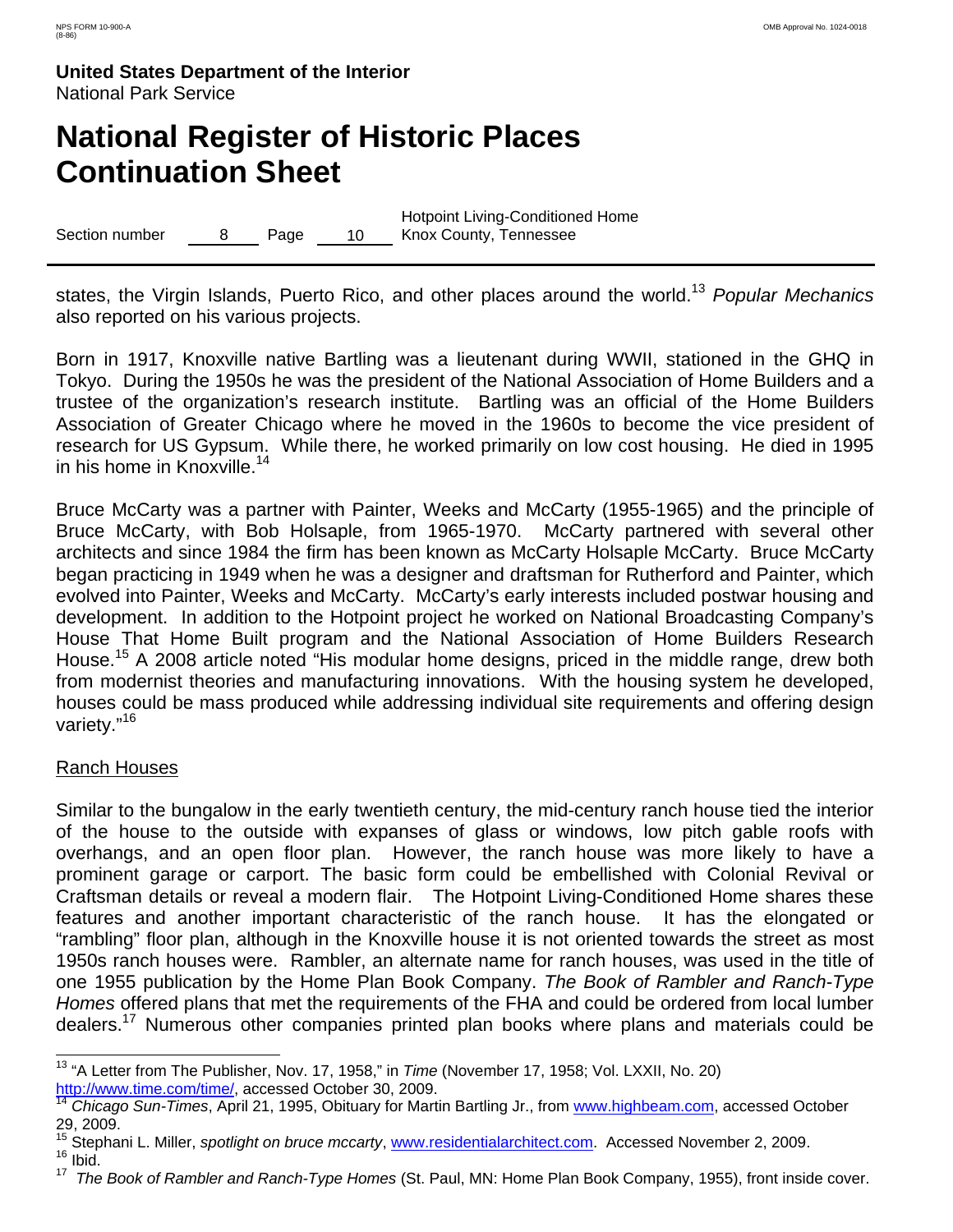### **National Register of Historic Places Continuation Sheet**

Section number 8 Page 11 Hotpoint Living-Conditioned Home Knox County, Tennessee

purchased at local lumber companies.<sup>18</sup> Aladdin Readi-Cut Homes had been selling "kit houses" in 1906 and the company updated their models in the 1950s to include ranch houses in addition to the more traditional bungalows and Cape Cod houses.<sup>19</sup>

The inspiration for the ranch house type of home originated in the West and its present great popularity is based on sound reasons. It is a one-story type home which features plenty of light and air. Its longest dimension usually faces the street or road and its approach is inviting and friendly. If you require a one car garage, we will be glad to quote with breezeway connecting, or if you desire a two car garage, we can quote the arrangement as shown in the illustration above.<sup>20</sup>

The ranch house style was being built before WWII, but it was not until the post-war years that the style's its popularity surged. Returning servicemen could get at loan to buy one of the newly built ranch houses in suburbs that sprang up on inexpensive land near most major metropolitan areas. Developments of three bedroom houses, maybe with a garage, on property bigger than an urban parcel sprang up rapidly throughout the US. "The Ranch turned housing into a mass-market commodity, but one that allowed a range of choices in appearance, amenities, and location. … Twentieth century mass media – magazines, movies, and television – spread the look and lifestyle."21 The ranch house was both mass produced and mass marketed. *Living for Young Homemakers* was only one of the popular magazines that endorsed this "new" type of housing. Similar magazines published ranch plans and ideas on modernizing older homes. All were filled with advertisements from companies involved in building or decorating.

There has been no comprehensive survey of post-WWII housing in Knoxville or Knox County. The West Hills subdivision has houses dating from the 1950s and later, as well as a school and commercial areas. There are other 1950s ranch houses but there is only the one model Hotpoint Living-Conditioned Home. A circa 1948 house, the Daniel House, was listed in the National Register in 1998. Like the nominated property, this is a unique house. It is an architect designed house that was an experiment in using scrap material to build innovative and inexpensive houses. Leftover marble from a nearby quarry and ribs from Quonset huts were re-used in the house. It does have an open plan and feeling of a floating roof, like the Hotpoint Living-Conditioned Home, but it was never replicated.

 $18$ 18 Examples include Weyerhaeuser Sales Company, National Plan Service Inc., Home Building Plan Service, and Standard Homes Company,

<sup>&</sup>lt;sup>19</sup> Aladdin Readi-Cut Homes (Bay City, MI: Aladdin Company). 1956 and 1957 catalogues<br><sup>20</sup> Aladdin Readi-Cut Homes (Bay City, MI: Aladdin Company, 1949), 8.<br><sup>21</sup> Alan Hess, *The Ranch House* (New York: Harry N. Abrams, In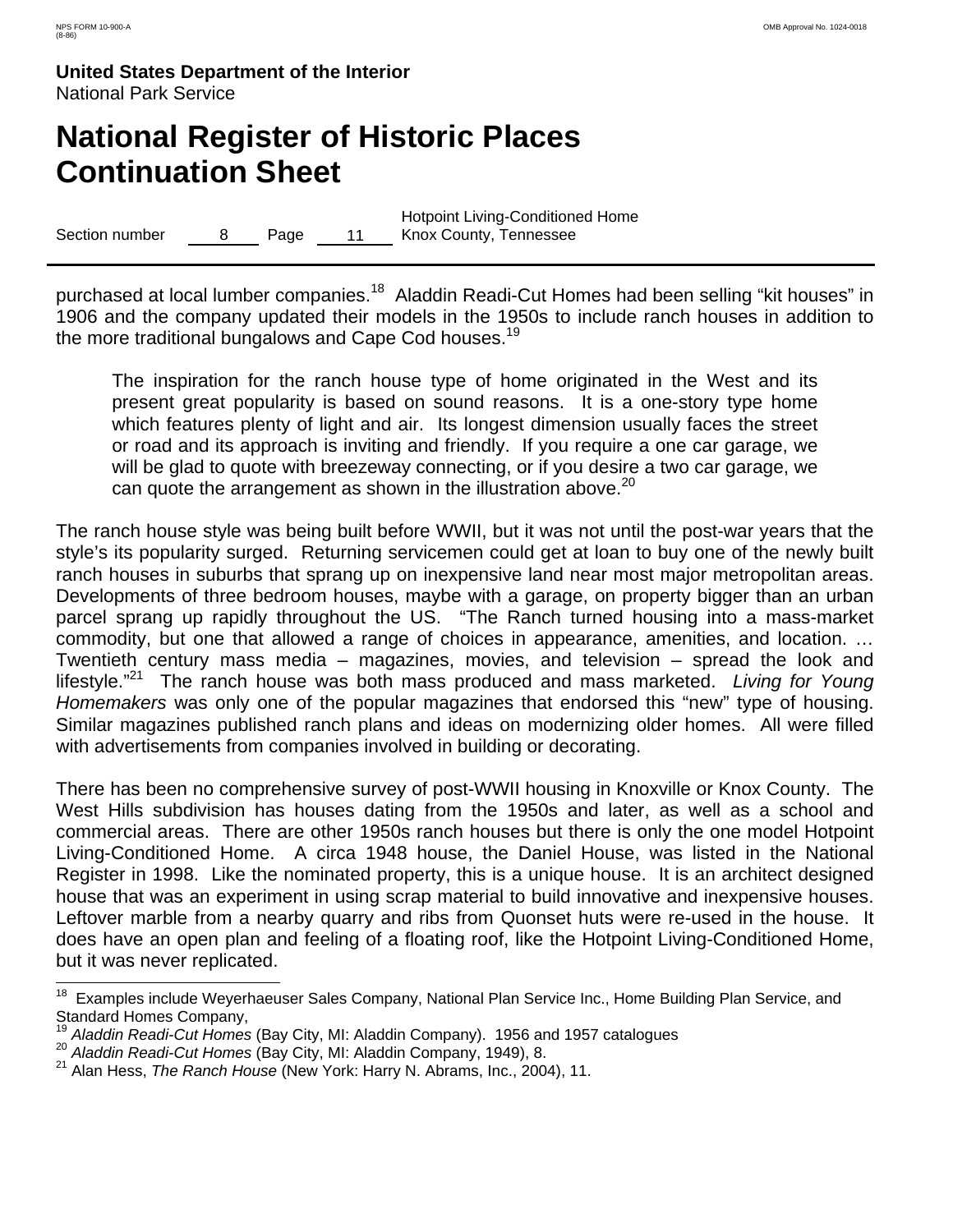## **National Register of Historic Places Continuation Sheet**

Section number 8 Page 12 Hotpoint Living-Conditioned Home Knox County, Tennessee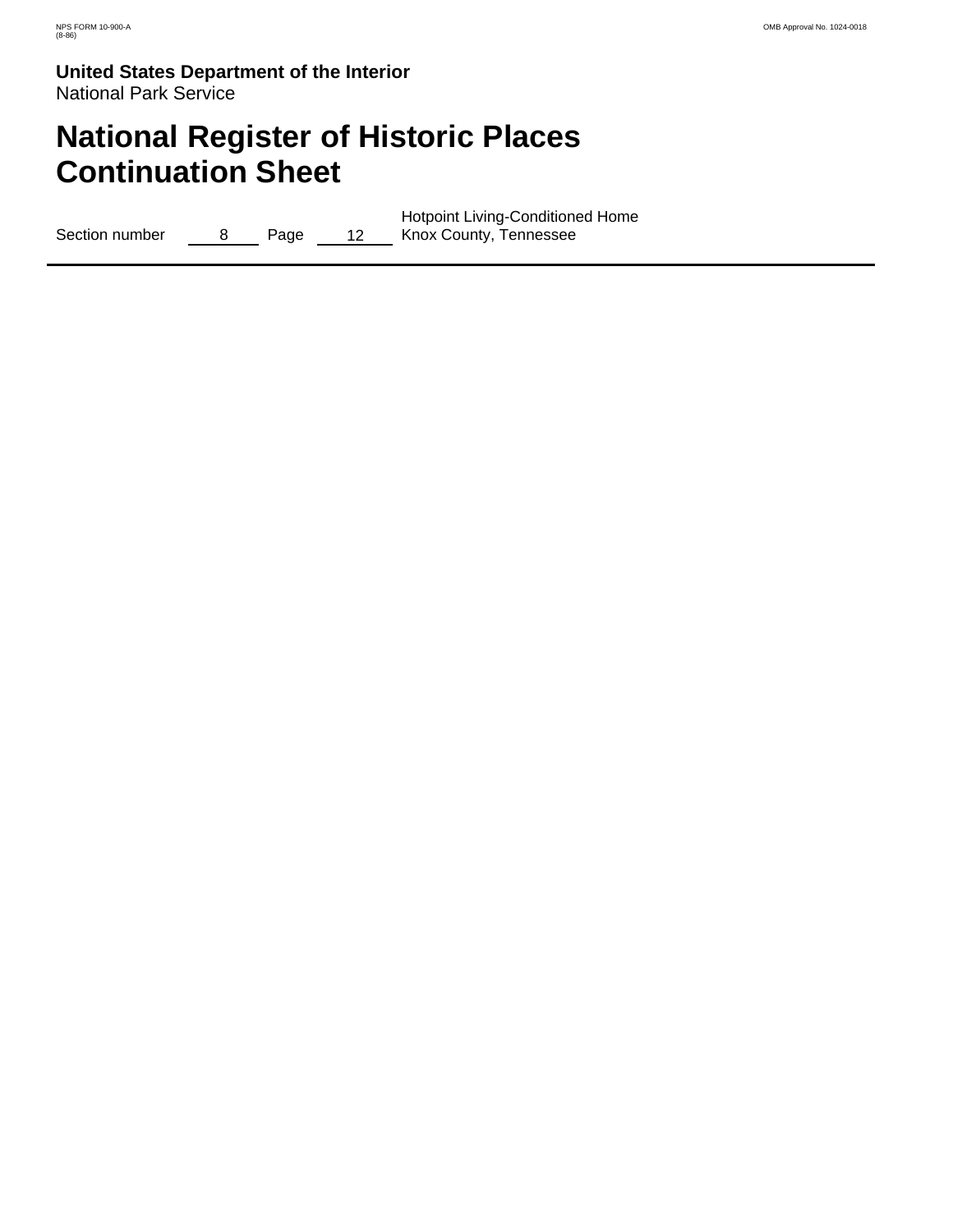## **National Register of Historic Places Continuation Sheet**

Section number 9 Page 13 Hotpoint Living-Conditioned Home Knox County, Tennessee

#### **Bibliography**

- "Built on either side of structural core, this house has unity and strength." *Living for Young Homemakers.* May 1955. pp.126-131.
- Conroy, Sarah Booth. "Modern Designs Mark West Hills Home on Exhibit This Week." *Knoxville News-Sentinel*, May 22, 1955.
- --- --- --- "New Home Among Prizes Offered in Hotpoint \$2,000,000 Contest." *Knoxville News-*Sentinel, undated clipping. From where? Library? Your collection?
- --- --- --- "Pilot Model of Living-Conditioned Home, Under \$20,000, To Be Built in Knoxville." *Knoxville News-Sentinel*, undated clipping. From where?
- Hess, Alan. *The Ranch House*. New York: Harry N. Abrams, Inc., 2004.
- "A House with a Perfect Sense of Shelter." *Living for Young Homemakers*. May 1955. pp. 78 87.
- McCarty, Bruce. Personal Interview with Annette Anderson. February 13, 2008.
- McCarty, Bruce. Letter to Annette Anderson. February 2008.
- W. Bruce Wheeler. *The Tennessee Encyclopedia of History and Culture*. Knoxville: The University of Tennessee Press, Online edition, 2002. Date accessed?
- Sam Yates, Editor. *The Architecture of Bruce McCarty*. Knoxville: University of Tennessee, 2004.

McCarty Holsaple McCarty web page.http://www.mhminc.com/. Accessed October 30, 2009.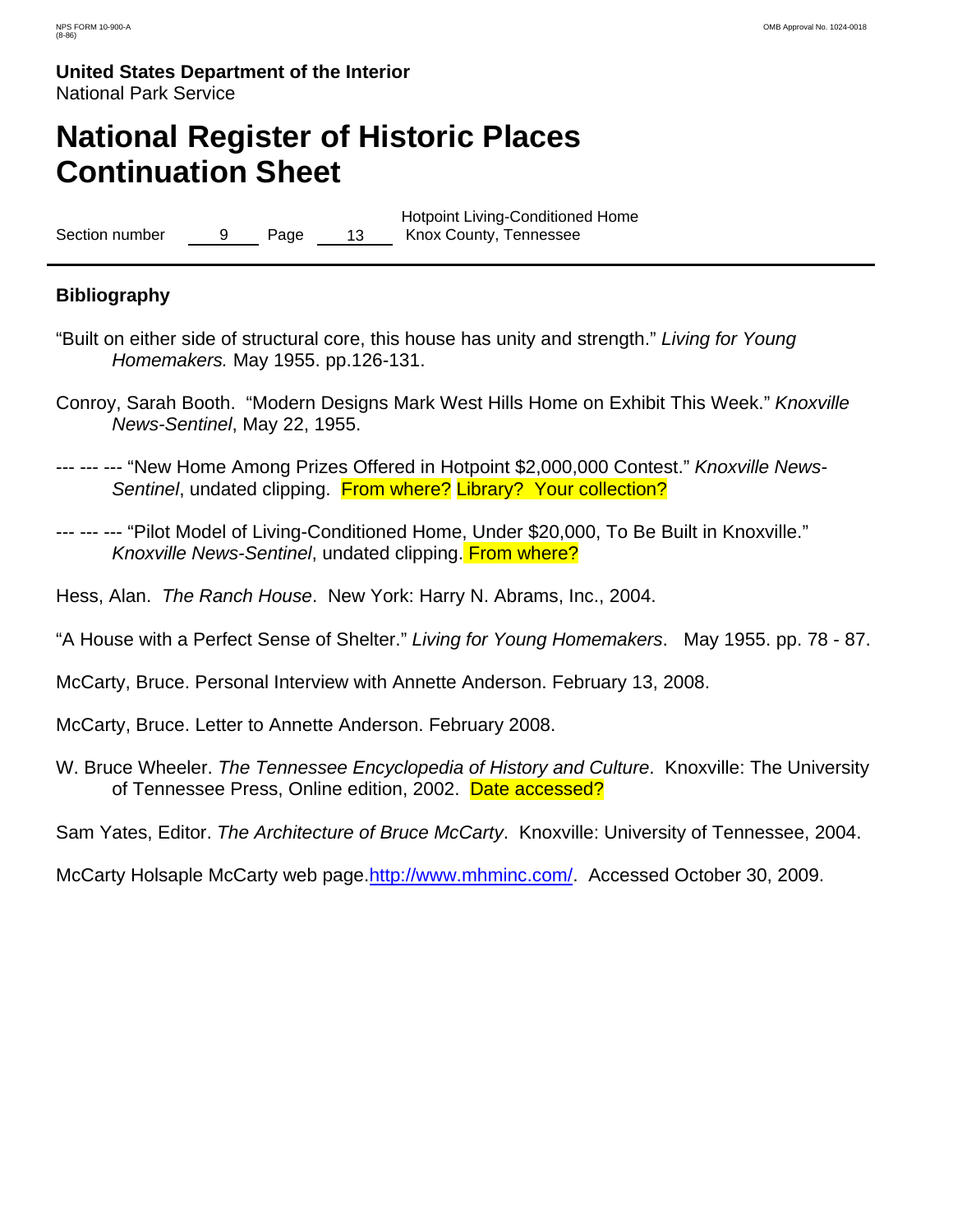## **National Register of Historic Places Continuation Sheet**

Section number 10 Page 14 Hotpoint Living-Conditioned Home Knox County, Tennessee

### **Geographical Data**

#### Boundary Description

Rectangular lot measuring 120.4 feet wide and 198.7 feet deep, approximately, located on the west side of West Hills Road and known as CLT Parcel 120CA021, per deed recorded in DB 1571, pg. 822, Plat Book 21, page 75, Knox County Records.

#### Boundary Justification

The description is of the original lot on which the Hotpoint House was constructed and contains all the property associated with the building.

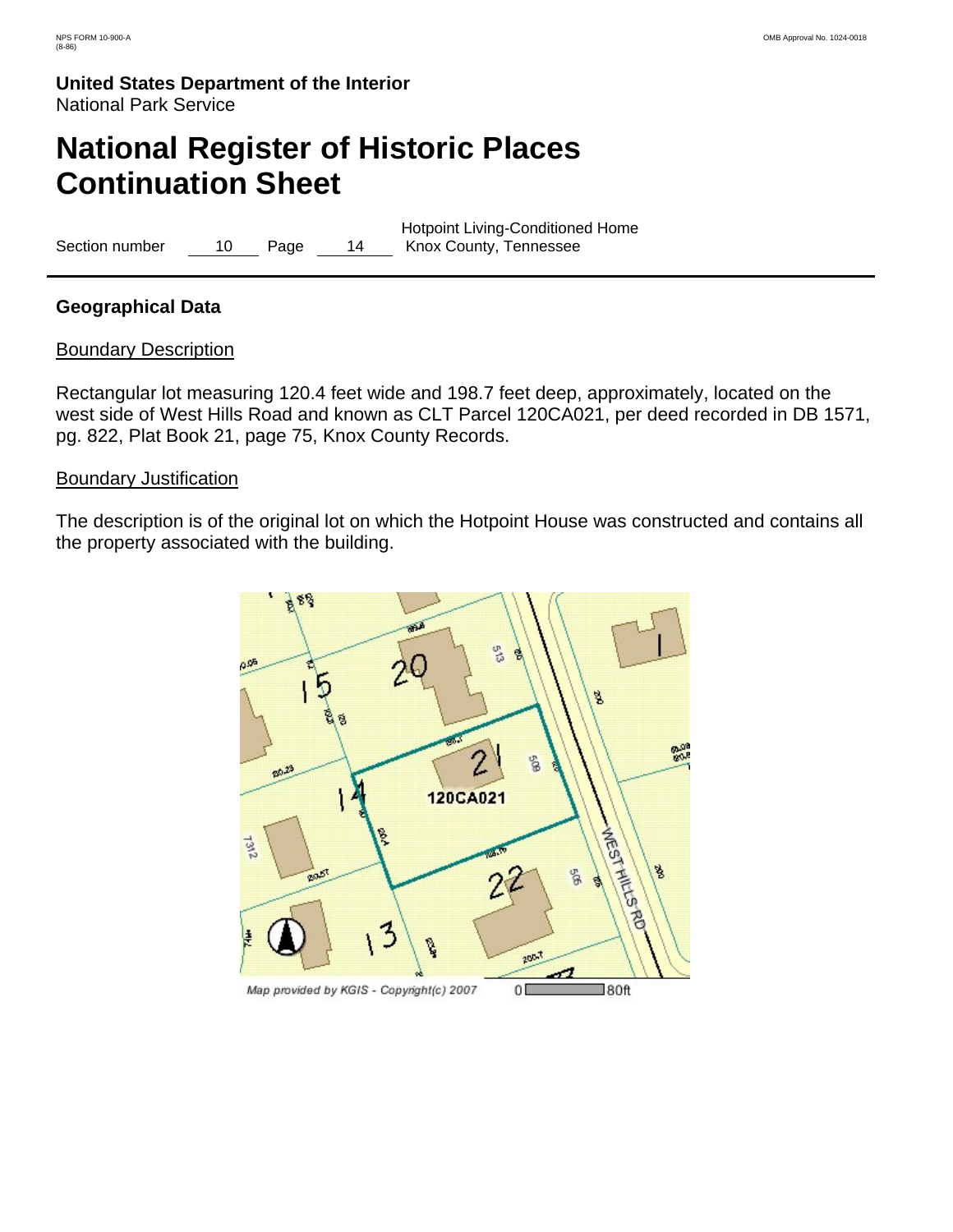## **National Register of Historic Places Continuation Sheet**

Section number photos Page 15 Hotpoint Living-Conditioned Home Knox County, Tennessee

We need black and white photos but if they are digital images, the CD needs to have color images. What you sent has black and white images. If these are not digital, we do not need a CD but we need negatives.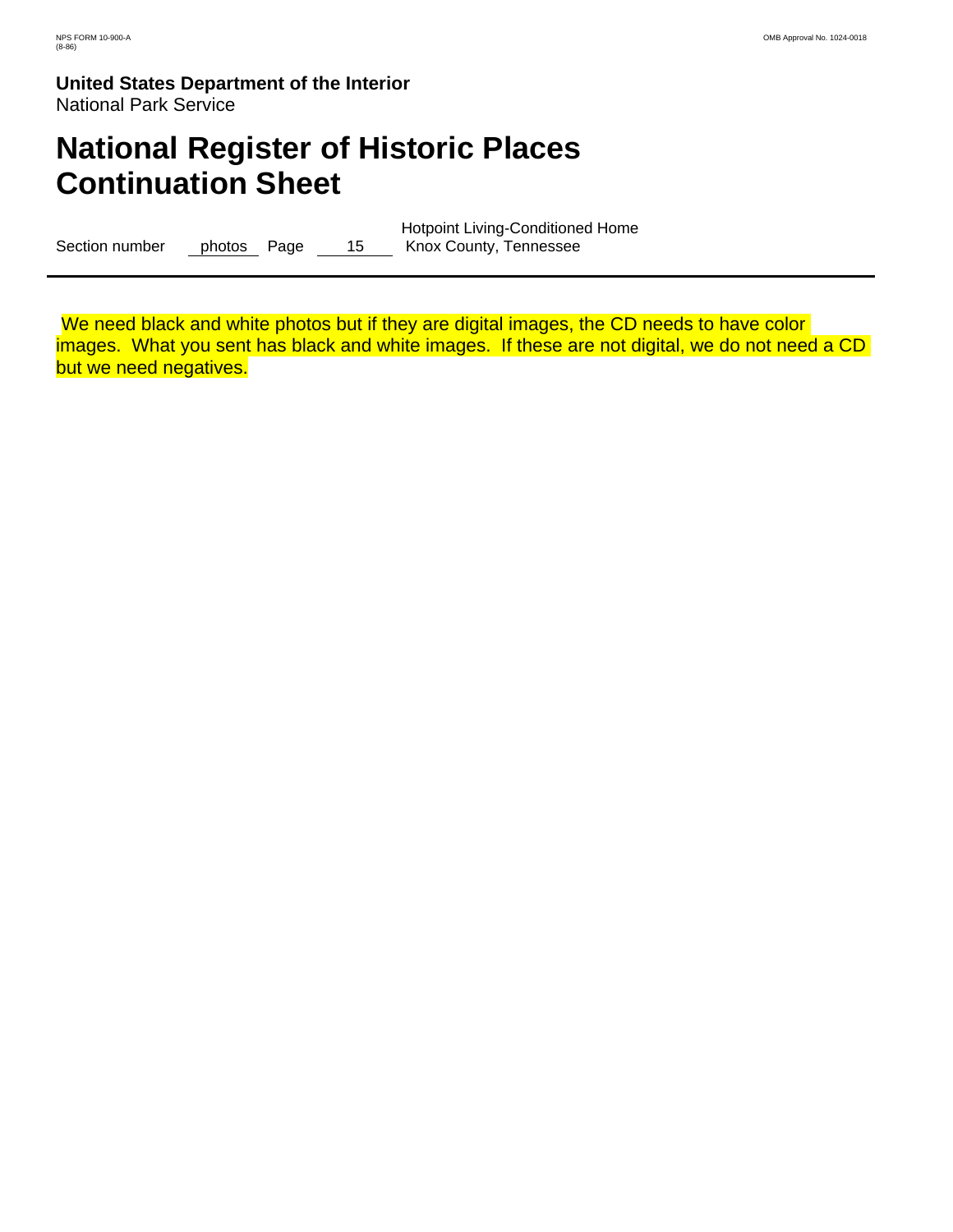### **National Register of Historic Places Continuation Sheet**

Section number figures Page 16 Hotpoint Living-Conditioned Home Knox County, Tennessee

37 **FURNITURE CUSTOM CRAFT:** upholstered furniture<br>designed by Paul McCobb HARVARD: bedframes WINCHENDON FURNITURE: wood pieces<br>designed by Paul McCobb **FABRICS, RUGS BARWICK:** viscose rayon carpets **BLOOMCRAFT:** fabrics and ready-mades DEERING-MILLIKEN: Milium insulating drapery lining B. F. GOODRICH: Spongex carpet cushion INDIAN HEAD MILLS: cotton place mat and napkin fabric **BEDDING** FIELDCREST: sheets, blankets and towels **PUROFIED DOWN PRODUCTS: bed pillows SERTA:** mattresses and box springs KITCHEN AND DINING EQUIPMENT **CURTIS:** kitchen cabinets **CUTCO:** cutlery DOMINION: toaster and coffee-maker HOLMES & EDWARDS: Bright Future silverplated flatware **HOTPOINT:** major appliances **KOHLER:** sink METALCRAFT: Magikan step-on refuse container **OWENS-ILLINOIS GLASS:** Libbey glassware PLAS-TEX: mixing bowls PLASTICS MANUFACTURING: Texas Ware plastic dinnerware **WEAR-EVER:** Hallite cooking utensils **OUTDOOR EQUIPMENT CHATTANOOGA ROYAL:** barbecue **JOHNSTON: lawn mower MOLLA:** iron terrace furniture DECORATIVE STRUCTURAL MATERIALS **AMERICAN-OLEAN TILE:** bathroom ceramic tile CONGOLEUM-NAIRN: Gold Seal Vinyltile flooring HEXCEL: Honeylite translucent ceiling panels **UNITED STATES PLYWOOD:** Samara mahogany paneling **MISCELLANEOUS BELL TELEPHONE SYSTEM:** colored telephones **GENERAL ELECTRIC:** television, radios GOULD-MERSEREAU: drapery hardware **HERSCHEDE:** clocks **HOOVER:** vacuum cleaner **KATZENBACH & WARREN:** wallpaper KOCH & LOWY: lighting fixtures LASKY BROS. & ELISH: closet accessories **LAUREL: lamps HOWARD MILLER:** fireplace equipment

living mag, dec 1955, fig. x